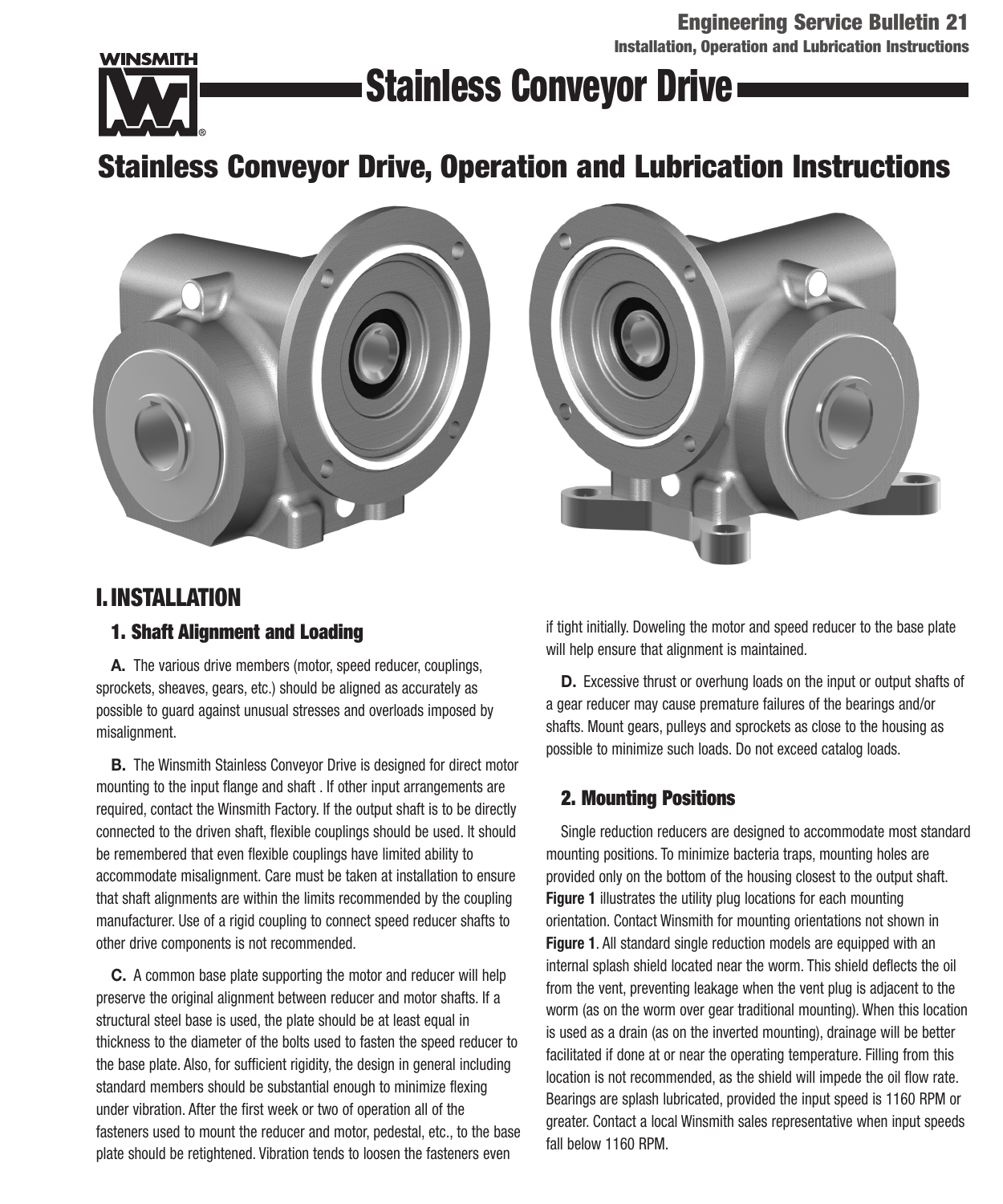

# **Stainless Conveyor Drive**

## **3. Venting**

During operation, the heat generated by the gearbox will cause the air and lubricant inside the reducer to expand. An optional vent can be used to equalize the resulting pressure. The location of the vent on the housing depends on the model and mounting position. Before putting the reducer into service, review **Figure 1** and locate the vent as shown for the appropriate model and mounting position. **To prevent loss of oil during shipment, the vent plug location is blocked with a hex head plug, which must be removed and replaced with the supplied vent prior to operation**. For intermittent duty, severe environment applications, where the operating temperature does not rise more than 20 to 40 degrees F, internal pressure build-up is minimal and venting is not recommended. **Caution! Current venting technology may not completely keep out all contaminants, therefore WINSMITH recommends monitoring the condition of the oil and replacing it as necessary** (see section II #4 Oil Change Instructions).

## **4. C-Flange Motor Mounting Procedures**

**A.** Check motor and reducer mounting registers for nicks that would interfere with assembly. Remove if necessary. Remove protective plastic plug from reducer input shaft. The bore has been coated with an antiseize compound. Verify the white rubber face seal is present on the input flange. Align the motor shaft and key with keyway in bore and slide motor up to flange. **Note:** An input bushing with key may be installed in worm bore to reduce the possibility of fretting corrosion. Position the motor conduit box as desired. Using the stainless steel fasteners supplied, secure the motor to the reducer. Draw down evenly so as not to bend the motor shaft. Tighten the fasteners to the appropriate torque per the size of the fastener.

**B.** Winsmith stainless steel reducers are designed to utilize a rubber gasket on the flange face between the reducer and the input motor. This gasket is designed for severe environmental conditions and is necessary to minimize the risk of water and/or other contamination within the reducer. This gasket should be replaced whenever the motor is replaced.

## **II. LUBRICATION & MAINTENANCE**

## **1. Factory Filling**

**NOTE: SE Stainless Steel worm gear speed reducers are factory filled with Mobil Glygoyle 460 (PAG) lubricant. The use of other lubricants may result in substantially lower torque capacity and is not recommended by Winsmith. If other lubricants are used, a thorough flushing procedure is required.**

## **2. Ambient Temperature**

If the ambient temperature during operation is outside of -18 to 130 degrees F, please contact a local Winsmith sales representative.

## **3. Initial Start-Up**

During the initial start-up operation, a break-in period is necessary before the reducer reaches maximum operating efficiency. Winsmith recommends a gradual application of load during the first several hours after start-up. The reducer may run hot during this initial break-in period. This is normal.

## **4. Oil Change Instructions**

When changing the oil for any reason, use only Mobil Glygoyle 460 or other compatible PAG (Polyalkylene glycol) synthetic lubricants. If another oil type is used (PAO, Mineral Oil, etc.), the housing(s) must be drained and thoroughly flushed with a light flushing oil prior to refilling. Do not mix different lubricants in the reducer. Lubricant incompatibility may result in premature failure. Note: When changing oil, carefully inspect used oil to be sure there are no metal shavings, fragments or other signs of excessive wear.

The oil level should be checked after a short period of operation and adjusted if necessary. Each housing of a double reduction model should be drained and filled independently when changing the oil. Visit our website, www.WINSMITH.com, for a detailed flushing procedure.

In many light duty, relatively clean ambient conditions, the life of Mobil Glygoyle 460 is extended to the point where a reducer can operate for the AGMA/ISO specified "Normal" reducer life of 25,000 hours without ever changing the lubricant.

**Note:** The "Normal" reducer life of 25,000 hours specified in AGMA 6034- B92 and ISO TR 14521 is highly application dependent. In Winsmith's 100 years of experience, we have found that the actual service life of many of our reducers exceeds 25,000 hours by several multiples. Under severe conditions (rapid temperature changes, moist, dirty, or corrosive environments) it may be necessary to change the oil at intervals of 1-3 months. Periodic examination of oil samples taken from the reducer will help establish the appropriate interval.

The oil change procedure for all Winsmith speed reducers is similar. The appropriate oil fill, drain, and level plugs are identified in Figure 1. Please note that these locations are unique for each operating position shown. After draining the old lubricant, new lubricant should be added to the appropriate level plug shown. It is important to clean the threads of oil plugs and apply thread sealant proir to re-installation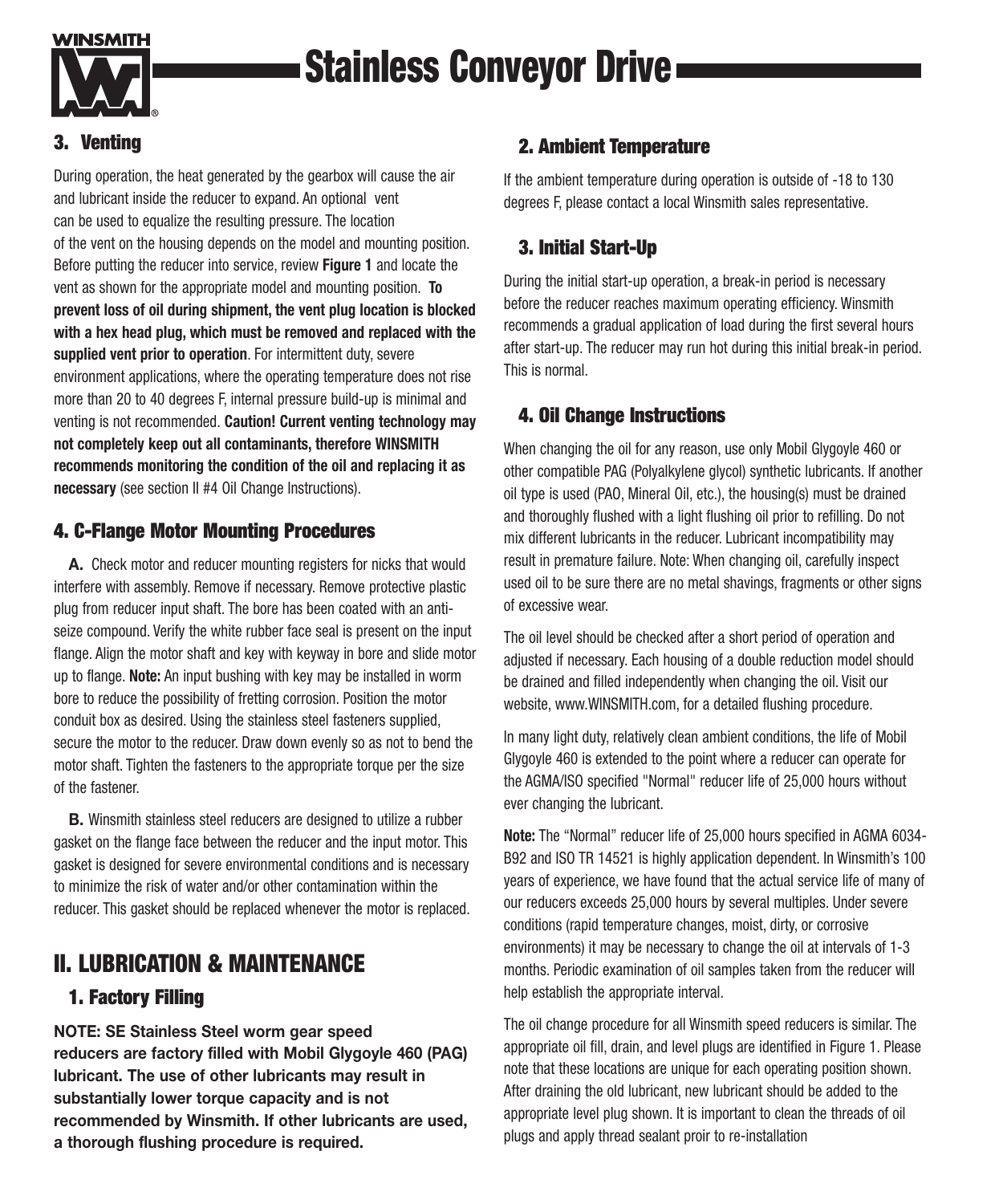## **STAINLESS CONVEYOR DRIVE Unique, Powerful Performance**

## **Mounting Position and Lubricant Levels for Single Reduction Models**

Optimal lubricant level information for single reduction models is shown in **Figure 1**. Lubricant levels are critical to the proper operation of all speed reducers. If a speed reducer was ordered and supplied for a specific mounting position, it should not be changed without contacting Winsmith. Altering the mounting position from that which was specified may result in inadequate lubrication. Contact a local Winsmith sales representative with questions regarding proper lubricant selection and level.

## **5. Long Term Storage or Infrequent Operation**

If a speed reducer is to stand idle for an extended period of time, either prior to installation or during use, it is recommended that the reducer be filled completely with oil to protect interior parts from rust corrosion due to internal condensation. Remember to drain the oil to the proper level before placing the speed reducer in service. A long-term storage option is available on new reducers. Contact a local Winsmith sales representative for details. **F&V F&L F &**

## **6. Low Input Speeds (Under 1160 RPM)**

When input speeds are less than 1160 RPM, grease fittings will be required to lubricate any bearings not partially covered by the normal oil level. Such reducers are considered non-standard and require factory modification. If this low speed operating condition exists and reducers are without the appropriate grease fittings, please contact a local Winsmith sales representative.

## **7. Oil Temperature**

Speed reducers in normal operation can generate temperatures up to 212°F (as measured on the external housing) depending on the type of reducer and the severity of the application (loading, duration of service, ambient temperatures).

**Note:** Initial operating temperatures may be higher than normal during the break-in period of the gear set. However, continuous operation above 212°F (as measured on the external housing) may cause damage to seals or other components and reduce the reducer operating life. Excessive oil temperatures may be the result of one or more of the following factors:

## **A. Overloads**

Overloads may be due to the original reducer selection being too small for the application, or increased loads on the speed reducer to a point where its rating is exceeded after it has been in service for a period of time. Always check the speed reducer rating when increasing driven loads or increasing the horsepower rating of the motor or other prime mover.

### **B. Overfilling or Under-filling**

If a speed reducer is overfilled with oil, the energy used in churning the excessive oil can result in overheating. If this occurs, shut down the drive, remove the oil level plug and allow the oil to drain until oil ceases to drain from the level hole, reinstall the oil level plug and restart the drive. If the speed reducer is under-filled, the resultant friction can cause overheating and possible damage. If this occurs, check the gearing for excessive wear and then fill the speed reducer to the oil level plug hole.

## **C. Inadequate Cooling**

In order to dissipate internally generated heat, the speed reducer must be installed in such a way that air can circulate freely. Tightly confined areas (inside cabinets, etc.) should be avoided. If this is not possible, forced air cooling by means of a separate blower should be used. If possible the use of a fan-cooled motor is recommended to increase airflow.

## **8. Surface Treatments**

**Do Not Paint Reducer!** All exterior 300 series stainless steel surfaces have been passivated; no further treatment is required. Washing the reducers can effectively clean the surface. Do not use steel wool pads as they can induce rust. Thorough rinsing to remove any industrial solvent residue is highly recommended. Care should be exercised when rinsing with high-pressure techniques to avoid prolonged wash-down of vents and seals. Drying after wash-down is recommended to prevent mineral deposits. Abrasive techniques should be avoided especially on the optional #4 pharmaceutical surface finish units.





**- Contact Winsmith for mounting orientations not shown in Figure 1 or when input speeds are less than 1160 RPM.**